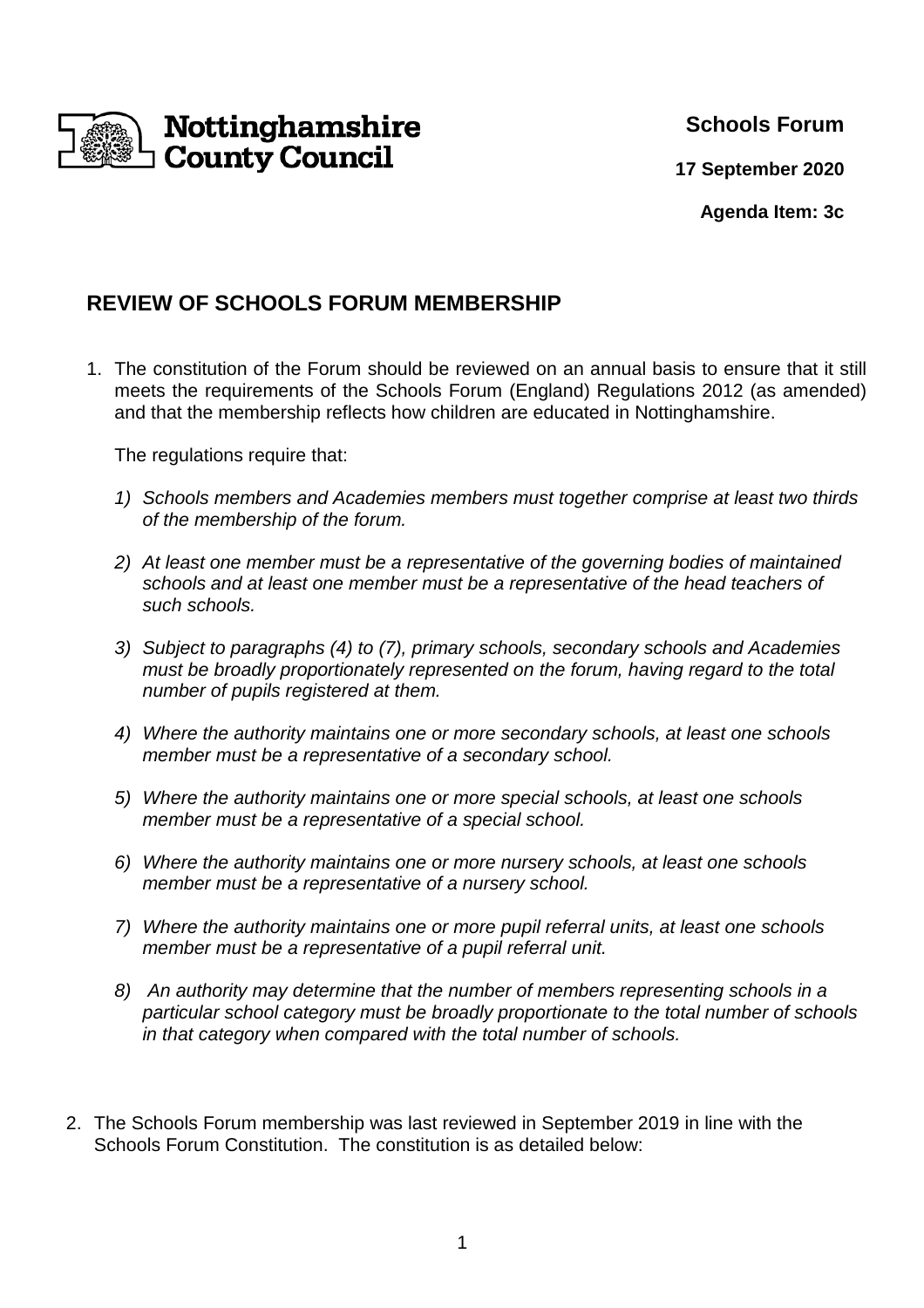## School and Academy membership (based on pupil population)

- 5 maintained primary Head teachers
- 1 maintained secondary Head teacher
- 8 academy representatives
- 1 maintained special school Head Teacher
- 1 academy special school representative
- 5 governor representatives (minimum 1 maintained primary, 1 maintained secondary, 1 academy and 1 special school governor)

#### Non-school membership

- 1 FE representative from a Nottinghamshire College
- 2 PVI early years providers
- 2 Diocesan representatives
- 2 Trade Union representatives (teaching & non-teaching)

#### **Total membership: 28**

3. This membership was based on pupil data extracted from the October 2018 census and has now been updated to reflect the latest data from the October 2019 census in the following table:

| <b>Sector</b>          | <b>Number</b><br>Οf | <b>October</b><br>2018 | $\frac{9}{6}$  | <b>Number</b><br>Οf | <b>October</b><br>2019 | $\%$ |
|------------------------|---------------------|------------------------|----------------|---------------------|------------------------|------|
|                        | <b>Schools</b>      | <b>Census</b>          |                | <b>Schools</b>      | <b>Census</b>          |      |
| Primary – maintained   | 194                 | 43,249                 | 40             | 187                 | 41,764                 | 38.0 |
| Secondary - maintained | $\overline{2}$      | 1.901                  | $\overline{2}$ |                     | 711                    | 0.7  |
| Primary – academy      | 86                  | 23,033                 | 21             | 94                  | 25,073                 | 22.8 |
| Secondary - academy    | 43                  | 40,285                 | 37             | 44                  | 42,325                 | 38.5 |
|                        | 325                 | 108,527                | 100            | 326                 | 109,873                | 100  |

- 4. The membership for maintained primary and academy members is based on a pupil population ratio and there has been a 2% shift in the number of pupils between these sectors, between the two census dates which does not affect the membership. It is recommended, therefore, that the membership remains the same as detailed in paragraph 2 for the academic year 2020/21.
- 5. There are currently five vacancies as shown in the table below: